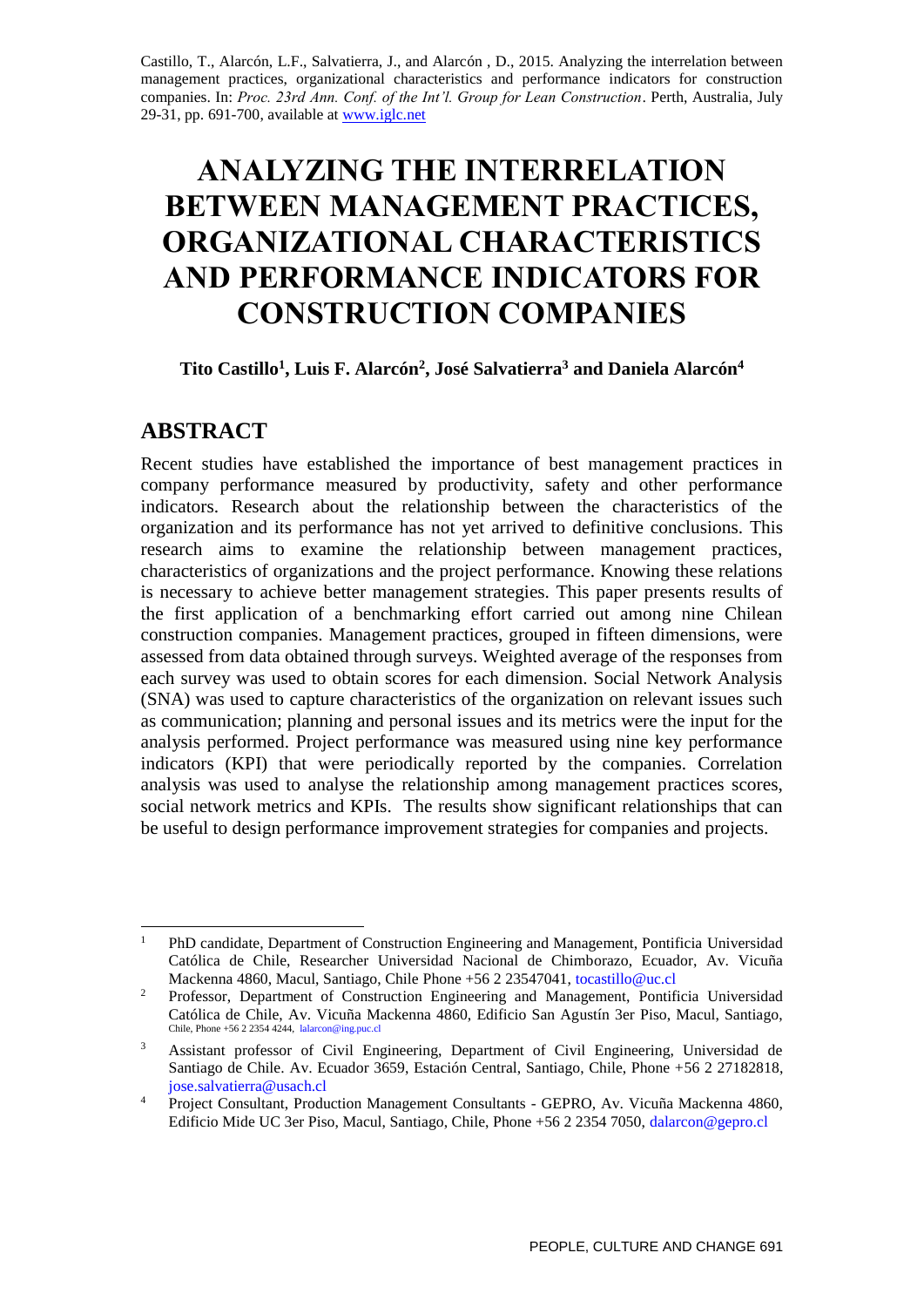## **KEYWORDS**

Lean construction, flow, network, complex, SNA.

## **INTRODUCTION**

Construction industry has been defined as a complex and apparently unpredictable business (Esa, et al., 2014). Because construction enterprises are project oriented its success depends on the projects performance. Some internal and external factors have been proposed as determinant of project performance but there is still not agreement on the main variables. Among the inside factors, management practices and human related issues are commonly cited such as (Chan, et al., 2004; Orozco, Serpell, and Molenaar, 2011).

In this way, recent studies have established the importance of management practices in the performance of enterprises (Bloom, et al., 2011) and construction projects (Ramirez, Alarcón, and Knights, 2004; AlSehaimi, et al., 2014). Therefore, it has been emphasized the need to understand how human related organizational issues influence projects performance since informal organization traces the routes by which information flows inside the companies (Flores, et al., 2014). From Lean construction (LC) perspective, the flow of information affects all other resource flows (Koskela, 2000) (Dave, et al., 2014). Thus, effective management, with a constant flow of information is necessary for Lean production operations.

The purpose of this study is to reveal the relationship between organization characteristics, management practices and performance in construction projects. Knowing the relationships is a useful piece of information to implement strategies for enhancing project performance.

## **METHODOLOGY**

#### **SAMPLE**

The present study was performed during one year in 9 construction companies operating in Chile. Project performance was evaluated in 41 construction projects, ranging from 5 to100 million USD that include housing, buildings and industrial assembly. A total of 712 people participated in surveys of management practices. Also 410 employees were surveyed to determine social network characteristics.

### **LITERATURE REVIEW**

Literature review was carried out in three different fields: construction performance measurement, management practices and corporative social networks. The purpose of the literature review was to identify the most commonly used indicators or metrics and methodologies for data collection.

Key Performance Indicators are measures used to monitor, control project performance and conduct benchmarking. There seems to be a common listing of KPIs for construction companies regardless of the project management perspective (Radujković, Vukomanović, and Dunović, 2010) including both leading or process indicators and lagging or outcomes indicators (Yeung, et al., 2013; Costa, et al., 2014; Nassar and Abou Rizk, 2014).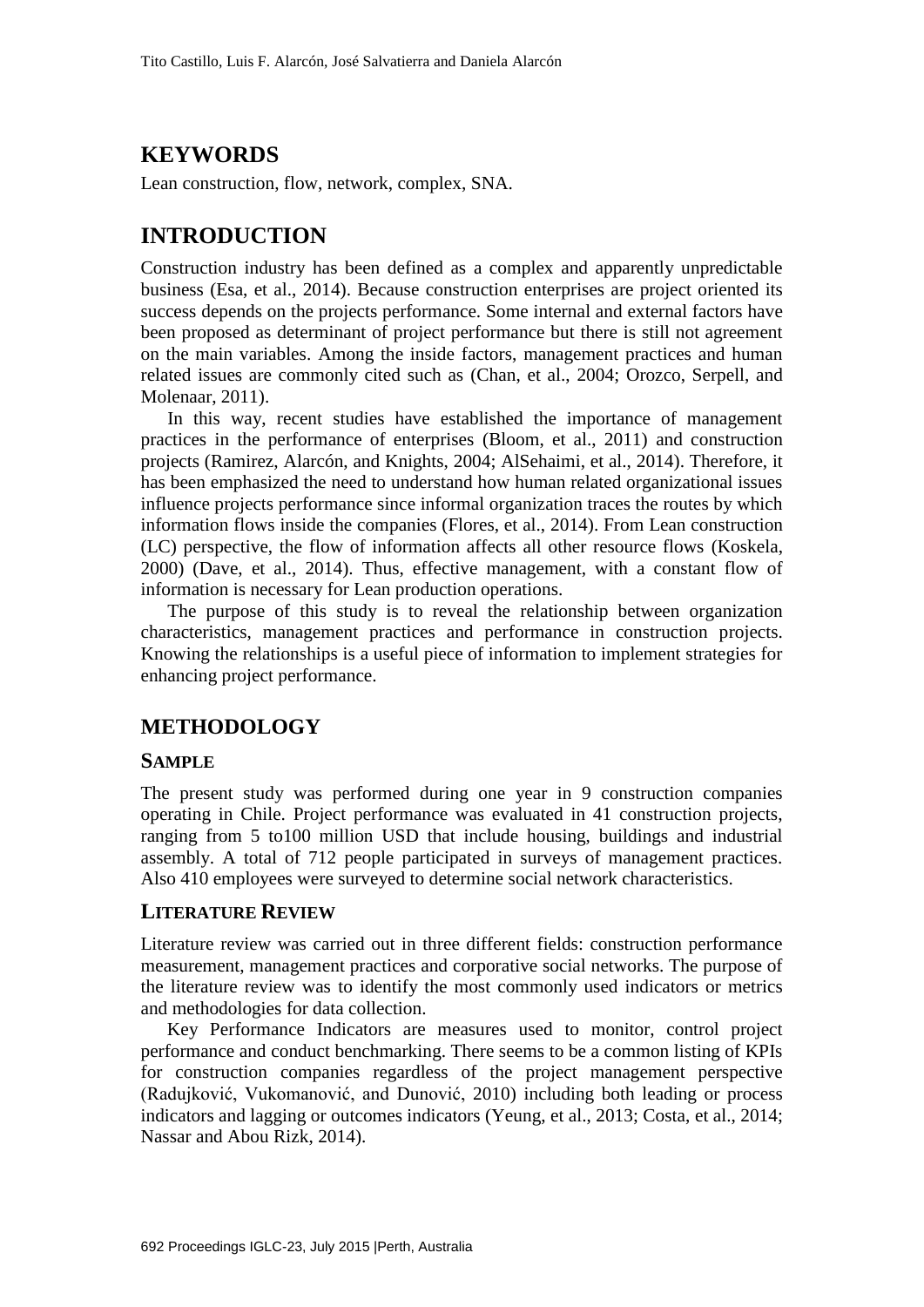A management practice is a process or method that is usually applied in the management of a company. With the aim of developing a list of management practices, we did a literature search on the most common dimensions (groups of practices) used in management evaluation. (Bassioni, et al., 2004; Ramirez, Alarcón, and Knights, 2004; Jin, et al., 2013; Kim, 2014)

It has been suggested that social networks portray the organization better than charts (Krackhardt and Hanson, 1993). Most common social network metrics and their meaning associated to graph theory were taken from recent bibliography (Easley and Kleinberg, 2010). Social Network Analysis (SNA) techniques and software references are becoming friendlier and frequently used (Abraham, et al., 2009). In construction industry particular uses of SNA have started to be published recently (Alarcón, et al., 2013; Priven and Sacks, 2013).

## **SOCIAL NETWORK SURVEY**

Social network data were gathered by the Center for Excellence in Production Management – GEPUC. A survey was designed and conducted about the interaction between people working in the construction companies. The questionnaire has six questions to explore communication for: Innovation development, personal confidence, planning and problem solving, relevant information exchange and personal issues. The frequency of the interaction was investigated too.

Through an online survey each member had to report who he/she exchanges information with, instead of relying on the available information such as email exchange. This approach allows the identification of the expected formally identified interactions and the informal interactions that develop during the labor time.

## **MANAGEMENT PRACTICES SURVEY**

To define important management practices four workshops were conducted with managers of participating companies. The selected management practices were grouped into 15 dimensions: quality, communication and information, costs and schedule, suppliers, risk, innovation, leadership, corporate goals, organization and change, planning and programming, production, human resources and corporative learning, labor health and safety, relationship with the owner, and technology.

To measure management practices we developed a survey for each management dimension. Evaluation questions with a 5-point Likert qualitative scale of response ranging from 1: Strongly disagree to 5: Completely agree with the question statement were used. A weighted average of each dimension was used to score the practices.

The companies surveyed were part of the "Collaborative Building Excellence Group" that works with the GEPUC. Surveys were applied via Internet to management staff members of the companies, from the CEO to project managers. Response rates obtained were greater than 60% in all cases, which was good enough to get a 90% of confidence and 5% of error of the sample.

## **KEY PERFORMANCE INDICATORS SURVEY**

The performance evaluation was based on project KPIs used as leading or process indicators. A survey among 21 project managers of the construction companies was conducted to prioritize 9 KPIs out of a 23 literature review list. The selection criterions were: importance for the monitoring of projects and the availability of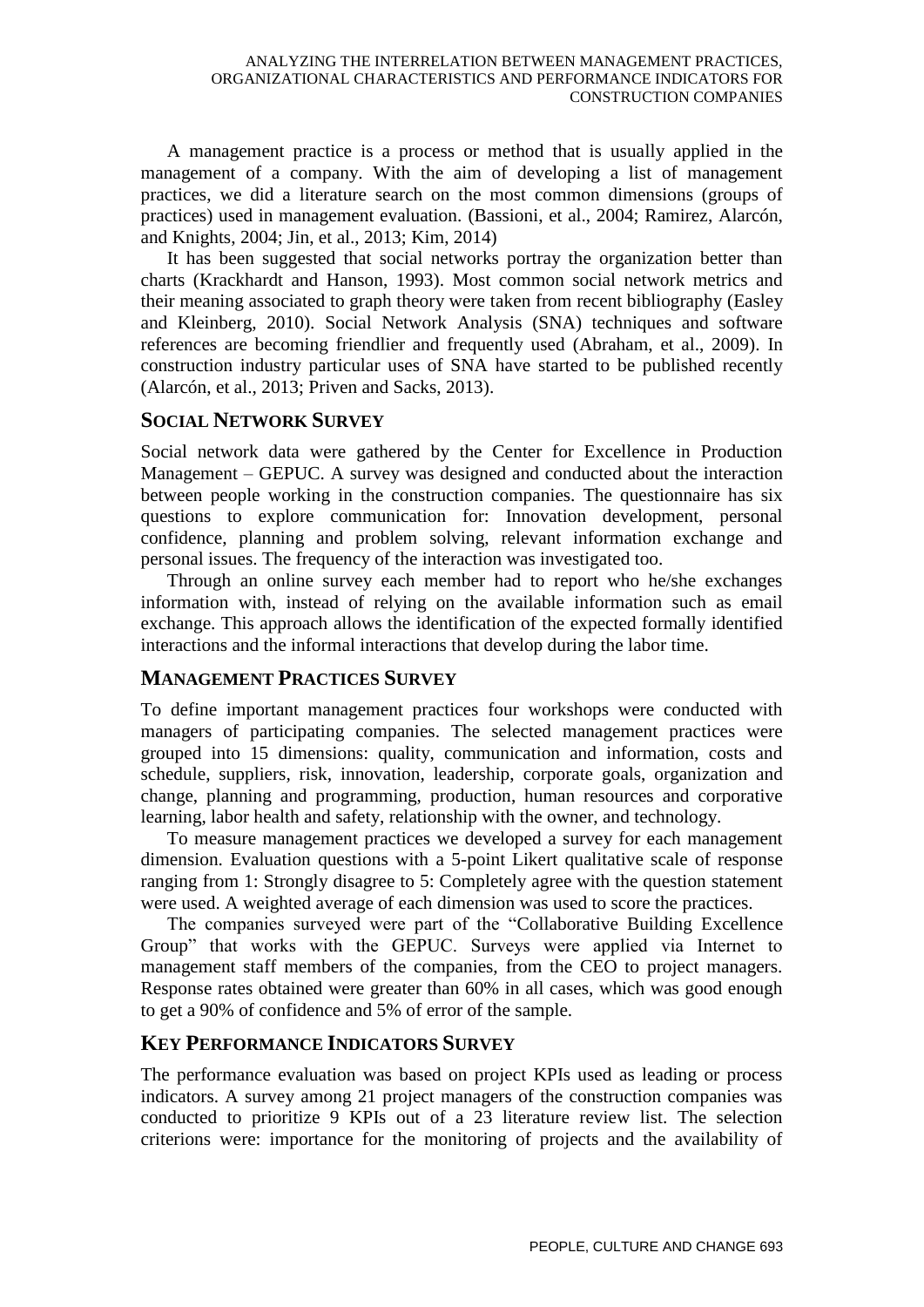information to calculate them. The selected group of KPIs include: cost deviation, schedule deviation, accident frequency index, accident gravity index, and planning effectiveness, constraint release, quality index, productivity and contract change.

Project managers of 41 construction projects during three months filled the form containing the 9 KPIs. Projects having at least 3 months advanced and with at least 3 months before ending were chosen.

#### **SOCIAL NETWORK ANALYSIS**

SNA was used for understanding the pattern of relationships within the organizations. The analysis allowed to determine if the social networks are tightly bounded diversified or constricted, to find its density and clustering (Abraham, et al., 2009). Some measures as density, diameter, and average path length are used as indicators to understand how the network structure is related to project performance and management practices. These measurements let us see how far the nodes are from each other and how easy are the communication between them.

#### **CORRELATION ANALYSIS**

Analysis of Shapiro-Wilk normality was applied to data obtained in management practices, network surveys and records of KPIs. Pearson correlation index **r** was used to measure how related were the sets of data that presented normal distribution. Spearman correlation analysis was applied to non-normal series after ranking raw data. We describe the strength of the correlation using the guide that (Evans, 2012) suggests for the absolute value of r: 0.00-.19 "very weak"; 0.20-.39 "weak"; 0.40-.59 "moderate"; 0.60-.79 "strong"; 0.80-1.0 "very strong".

Free software R version 3.1.2 (2014-10-31) was used to obtain the correlations. Only strong  $(0.6 \le r \le 0.8)$  and very strong  $(r = 0.8)$  correlation values, independent of the sign, are shown ahead. The corresponding significance of pairwise p value for each variable equal to 0.05 or less is considered a high significance relationship.

### **RESULTS**

The results are divided into three groups: first relationship between management practices and project performance, second relationship between organization and project performance and third the relationship between management practices and organization. Here some highlights of the results are presented within each area.

#### **MANAGEMENT PRACTICES AND PROJECT PERFORMANCE.**

Correlation was used to measure linear dependence between each management dimension score and the variability of each project KPI. Standard Deviation (SD) was used as measure of process variability. We calculated the standard deviation of each KPI using data from all projects in each company. Since variability is considered production enemy, low variability is assessed as good. Results are shown in Table 1.

*Table 1: Correlation for KPI variability vs management dimension development.*

| <b>Management practice</b> | <b>KPI</b>         | <b>Pearson-r</b>   | p-value |
|----------------------------|--------------------|--------------------|---------|
| Innovation                 | Schedule deviation | -0.840             | 0.005   |
| Technology                 | Schedule deviation | 0.824              | 0.006   |
|                            |                    | Spearman-r p-value |         |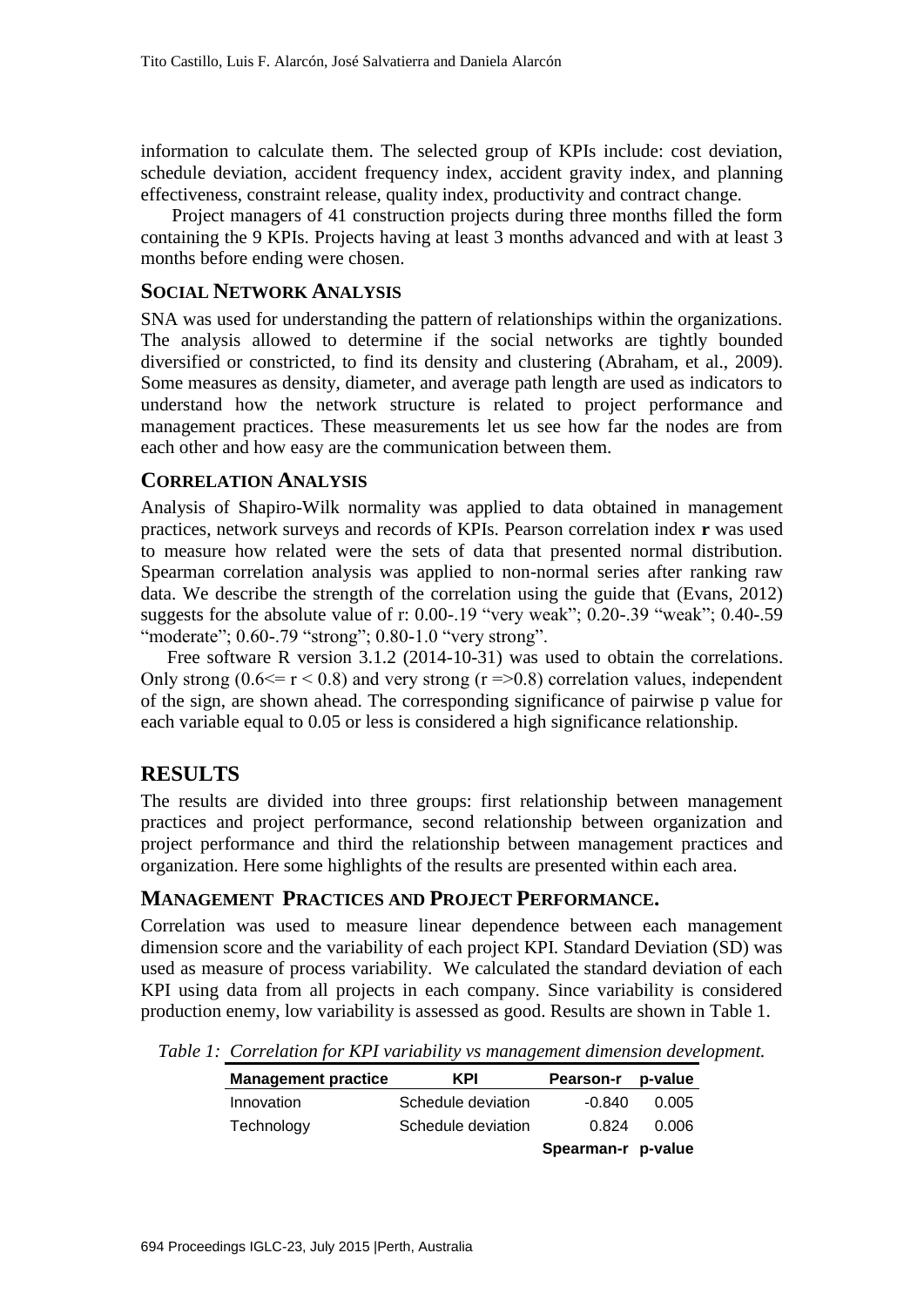#### ANALYZING THE INTERRELATION BETWEEN MANAGEMENT PRACTICES, ORGANIZATIONAL CHARACTERISTICS AND PERFORMANCE INDICATORS FOR CONSTRUCTION COMPANIES

| Labor health & safety | Accident frequency | 0.920 | 0.000 |
|-----------------------|--------------------|-------|-------|
| Labor health & safety | Accident gravity   | 0.803 | 0.009 |

Additionally, relationship between management dimensions weighted average score and the median of each project KPI were calculated. We present the results in Table 2.

*Table 2: Correlation between KPI median and management practices scores.*

| <b>Management practice</b>                | <b>KPI</b>                    | <b>Pearson-r</b>   | p-value |
|-------------------------------------------|-------------------------------|--------------------|---------|
| Relationship with owner                   | <b>Planning effectiveness</b> | 0.748              | 0.033   |
|                                           |                               | Spearman-r p-value |         |
| Quality                                   | Contract bid change           | 0.778              | 0.014   |
| Communication & information Quality index |                               | 0.943              | 0.005   |
| Costs & schedule                          | Quality index                 | 0.943              | 0.005   |
| Planning & programing                     | Constraint release            | 0.753              | 0.019   |

Quality KPI is very strongly correlated to communication  $\&$  information and costs  $\&$ schedule management. Also, labor & health safety management has very strong relation to accident frequency and gravity indexes. As well schedule deviation has very strong inverse correlation with innovation management. On the other hand curiously, schedule deviation variability is directly related to technology management.

## **ORGANIZATION AND PROJECT PERFORMANCE**

Organization was analyzed as social network inside the company. Some properties of the network are related to easy information movement and other ones are related to confidence and commitment (Alarcón, et al., 2013; Pentland, 2014). Correlations between social networks metrics and project KPIs median are detailed in Table 3.

| <b>Network metric</b>                                                  | <b>KPI</b>                | <b>Pearson-r</b> | p-value |
|------------------------------------------------------------------------|---------------------------|------------------|---------|
| Relevant Information Exchange-Mean<br>degree                           | Planning<br>effectiveness | 0.995            | 0.005   |
|                                                                        |                           | Spearman-r       | p-value |
| <b>Frequent Interaction-Density</b>                                    | Accident frequency        | $-0.975$         | 0.005   |
| <b>Full Interaction-Density</b>                                        | Accident frequency        | $-0.975$         | 0.005   |
| Innovation development-Density                                         | Accident frequency        | $-0.975$         | 0.005   |
| <b>Personal Confidence-Density</b>                                     | Accident frequency        | $-0.975$         | 0.005   |
| Planning and Problem Solving-Density                                   | Accident frequency        | $-0.975$         | 0.005   |
| <b>Relevant Information Exchange-Density</b>                           | Accident frequency        | $-0.975$         | 0.005   |
| Personal Confidence-Diameter                                           | Accident frequency        | 0.947            | 0.014   |
| Frequent Interaction- Mean degree<br>Planning and Problem Solving-Mean | Contract bid change       | $-0.900$         | 0.037   |
| degree                                                                 | Contract bid change       | $-0.900$         | 0.037   |
| Frequent Interaction- Path length                                      | Accident frequency        | 0.975            | 0.005   |
| Full Interaction-Path length                                           | Accident frequency        | 0.975            | 0.005   |
| Personal Confidence-Path length<br>Planning and Problem Solving-Path   | Accident frequency        | 0.975            | 0.005   |
| length<br>Relevant Information Exchange-Path                           | Accident frequency        | 0.975            | 0.005   |
| length                                                                 | Accident frequency        | 0.975            | 0.005   |

*Table 3: Network metrics vs KPI median correlation*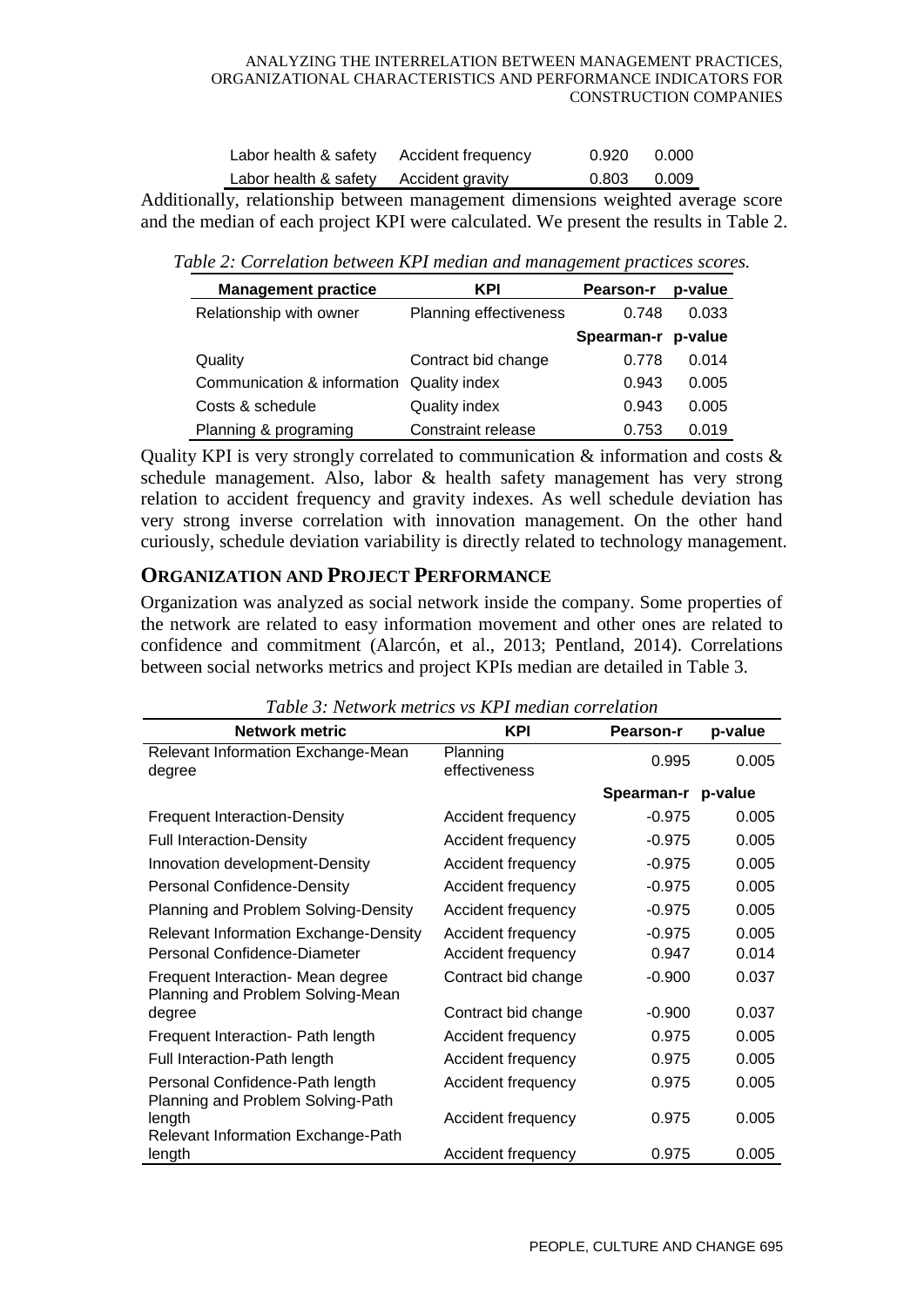KPIs variability was correlated to networks metrics as we try to find ties between organization characteristics and project performance. Main correlations are shown in Table 4.

| <b>Network metric</b>                                                  | <b>KPI</b>                    | Pearson-r  | p-value |
|------------------------------------------------------------------------|-------------------------------|------------|---------|
| Innovation development-Path length                                     | <b>Planning effectiveness</b> | $-0.893$   | 0.042   |
| Innovation development-Diameter                                        | Planning effectiveness        | $-0.908$   | 0.033   |
| <b>Full Interaction-Diameter</b>                                       | Productivity                  | 0.938      | 0.018   |
|                                                                        |                               | Spearman-r | p-value |
| <b>Frequent Interaction-Density</b>                                    | Contract bid change           | 0.900      | 0.037   |
| <b>Full Interaction-Density</b>                                        | Contract bid change           | 0.900      | 0.037   |
| Innovation development-Density                                         | Contract bid change           | 0.900      | 0.037   |
| <b>Personal Confidence-Density</b>                                     | Contract bid change           | 0.900      | 0.037   |
| Planning and Problem Solving-Density<br>Relevant Information Exchange- | Contract bid change           | 0.900      | 0.037   |
| Density                                                                | Contract bid change           | 0.900      | 0.037   |
| <b>Frequent Interaction-Diameter</b>                                   | Contract bid change           | $-0.949$   | 0.014   |
| <b>Full Interaction-Diameter</b><br>Planning and Problem Solving-      | Contract bid change           | $-0.894$   | 0.041   |
| Diameter                                                               | Contract bid change           | $-0.949$   | 0.014   |
| Innovation development -Diameter                                       | Accident frequency            | $-0.975$   | 0.005   |
| Frequent Interaction -Diameter<br>Planning and Problem Solving -       | Accident gravity              | $-0.949$   | 0.014   |
| Diameter                                                               | Accident gravity              | $-0.949$   | 0.014   |
| Full Interaction-Mean degree<br>Relevant Information Exchange-Mean     | Accident gravity              | $-0.900$   | 0.037   |
| degree                                                                 | Accident gravity              | $-0.900$   | 0.037   |
| Frequent Interaction-Path length                                       | Contract bid change           | $-0.900$   | 0.037   |
| Full Interaction-Path length                                           | Contract bid change           | $-0.900$   | 0.037   |
| Personal Confidence-Path length<br>Planning and Problem Solving-Path   | Contract bid change           | $-0.900$   | 0.037   |
| length<br>Relevant Information Exchange-Path                           | Contract bid change           | $-0.900$   | 0.037   |
| length                                                                 | Contract bid change           | $-0.900$   | 0.037   |
| Innovation development-Path length                                     | Accident frequency            | $-1.000$   | 0.000   |
| Innovation development-Path length                                     | Accident gravity              | $-0.900$   | 0.037   |

*Table 4: Network metrics and KPIs variability correlation.*

Innovation development network, by its path length, is correlated to accident gravity, accident frequency and planning effectiveness. All are inverse relations, so a large path length corresponds to a worst project performance.

#### **MANAGEMENT PRACTICES AND ORGANIZATION**

Networks included in the analysis were: personal planning & problem solving, confidence, innovation development, full Interaction, frequent interaction and relevant information exchange.

Mean degree is the number of edges connected to each node in the network and is related to the ability to communicate. It is closely related to the density of a network. We found out that personal confidence and innovation development networks mean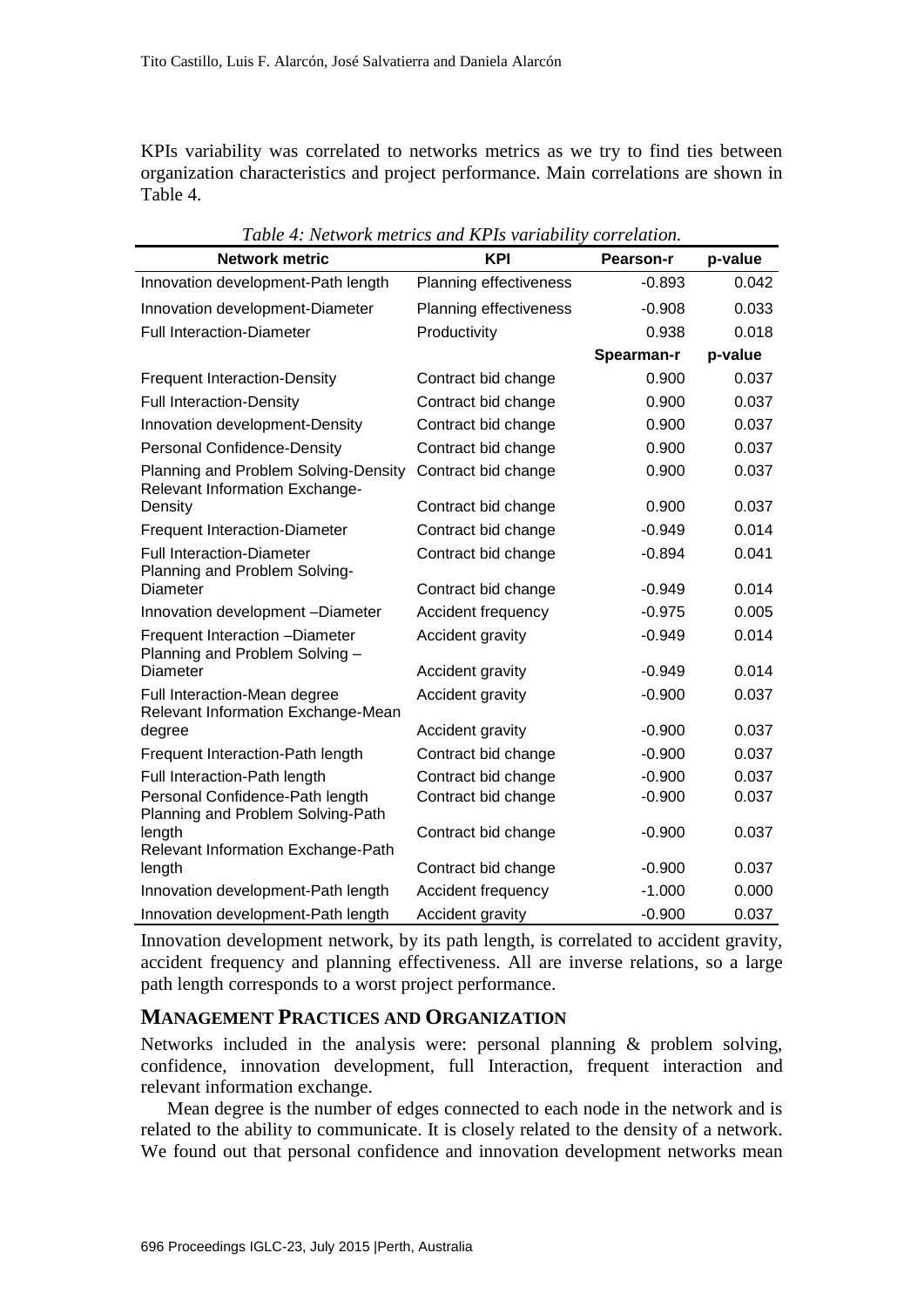#### ANALYZING THE INTERRELATION BETWEEN MANAGEMENT PRACTICES, ORGANIZATIONAL CHARACTERISTICS AND PERFORMANCE INDICATORS FOR CONSTRUCTION COMPANIES

degree is very strongly correlated to leadership and suppliers management. Also innovation management is strongly correlated to relevant information exchange network mean degree. So far network metrics are strongly correlated to leadership, suppliers, planning and programing, innovation and labor health and safety management.

| <b>Management practice</b> | <b>Network metric</b>                                                 | <b>Pearson-r</b> | p-value |
|----------------------------|-----------------------------------------------------------------------|------------------|---------|
|                            | Relevant Information Exchange-                                        |                  |         |
| Planning & programing      | Diameter                                                              | $-0.947$         | 0.015   |
| Labor health & safety      | Innovation development-Diameter<br>Relevant Information Exchange-Mean | $-0.885$         | 0.046   |
| Innovation                 | degree                                                                | 0.915            | 0.030   |
| Leadership                 | Innovation development-Mean degree                                    | 0.909            | 0.032   |
| Leadership                 | Personal Confidence-Mean degree                                       | 0.912            | 0.031   |
| <b>Suppliers</b>           | Innovation development-Mean degree                                    | 0.908            | 0.033   |
| <b>Suppliers</b>           | Personal Confidence-Mean degree                                       | 0.924            | 0.025   |

| Table 5: Management practices score vs network metrics correlation. |  |
|---------------------------------------------------------------------|--|
|---------------------------------------------------------------------|--|

A summary of the relationship between project performance, organization characteristics and management practices is shown in Figure 1 as a network.



*Figure 1: Relations between management practices, social networks and project performance*

Management practices (M), social networks (N) and project performance indexes (I) are represented by circular red, blue and green nodes respectively. Bigger nodes correspond to high betweenness centrality and have a large influence on the flow of items through the network. The links appear as lines of different thicknesses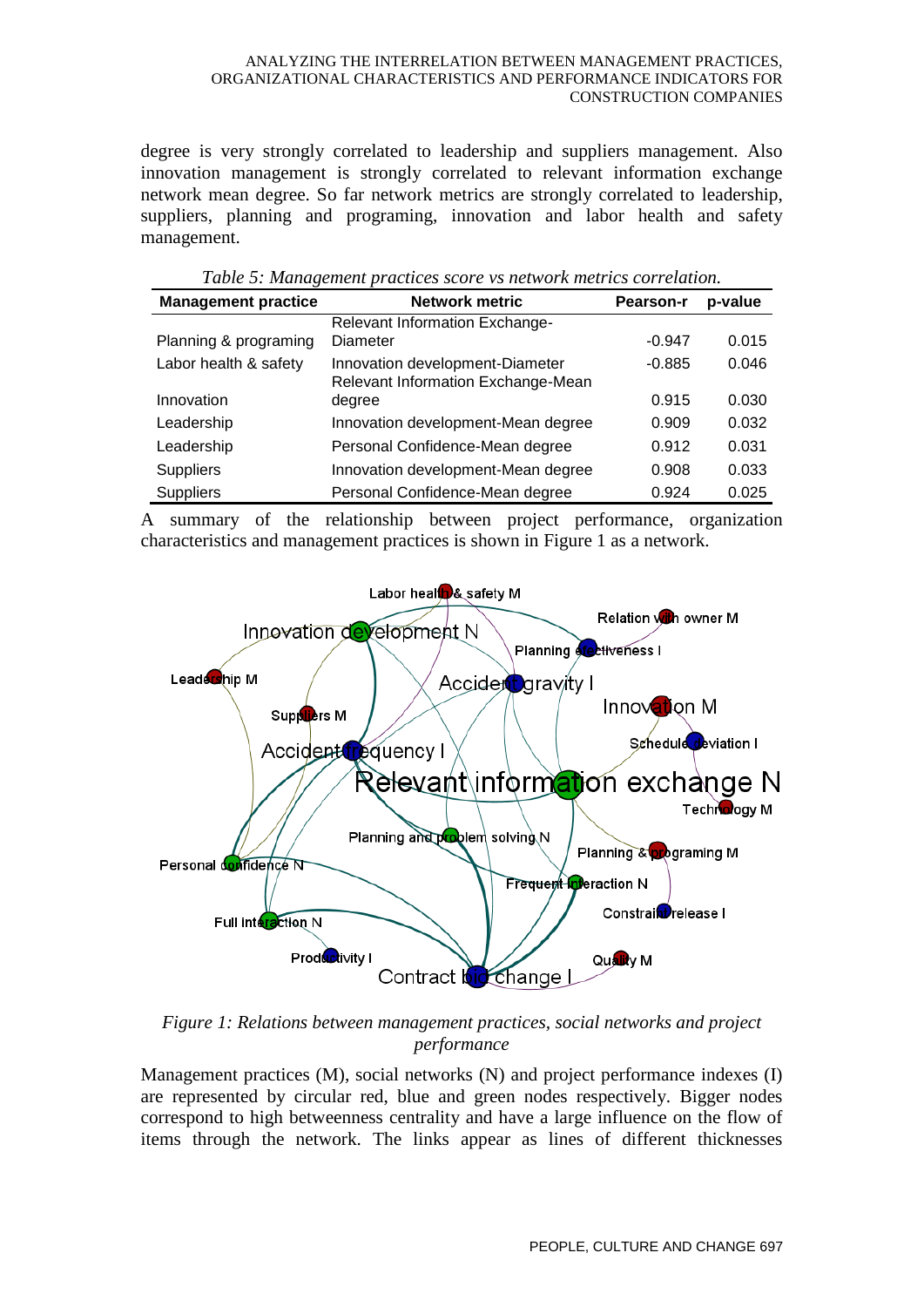depending on the number of times it has been identified a link between nodes. Pearson or Spearman r index were used to represent tie weight. Gephi 0.8.2 Beta free software was used to create de diagram showing correlations.

In Figure 1, relevant information and innovation development social networks appear as a structure that has direct or indirect ties with most indexes and dimensions of management. Contract bid change, accident gravity and accident frequency project indexes seem to summon the efforts of all internal factors in these companies.

## **CONCLUSIONS**

Our research aimed to establish the existence of significant relationships between management practices of construction companies with its organization and the results obtained in their projects. It was found that organization social networks are the basic structure to which the projects performance indexes and management practices scores are significantly related.

High scores in management practices are associated with better performance KPIs in projects. Into the group of construction enterprises eight out of fifteen management dimensions were related to project KPIs mainly quality, accident-ability, planning and project scope indexes. This kind of relation between management practices and enterprise performance have been established previously in construction industry (Ramirez, Alarcón, and Knights, 2004). Improving management practices should improve enterprise outcomes as was demonstrated in other industries (Bloom, et al., 2011). The inverse relation between schedule deviation variability and technology management may be due to weak degree of readiness of users as reported in the surveys. It is well known that technology readiness is a moderator to organization performance (Kuo, 2013).

Higher densities of the social networks are associated with better performance indicators. Instead long lengths in diameter or path length are correlated with low KPI values in projects. This confirms that the strength of an individual's social group is positively associated to better performance indicators as productivity because it enhances the information flow (Pentland, 2014). For Lean Construction project management, information flow affects all other resources significantly (Dave, et al., 2010). Implementation of the LPS, for example, has demonstrated to play a role in strengthening social networks among the project participants (Priven and Sacks, 2013). In addition, improving employee social networks may increase access to timely information while also reducing monitoring costs (Adler and Kwon, 2002).

The better average degree of social networks is associated with high development of the dimensions of management in the organizations. On the other hand long distance communication among members of the corporation, measured by the diameter or path length, is associated with low scores of management practices. It is known the link between management planning and programming with the network of relevant information (Dave, et al., 2010). Our findings confirm an important relationship between supplier management and the networks of innovation (Morledge, 2011).

Based in results presented herein we recommend that managers in construction enterprises take a holistic approach for strategies of improvement considering the complex system shown in figure 1. Social networks must be regarded since they are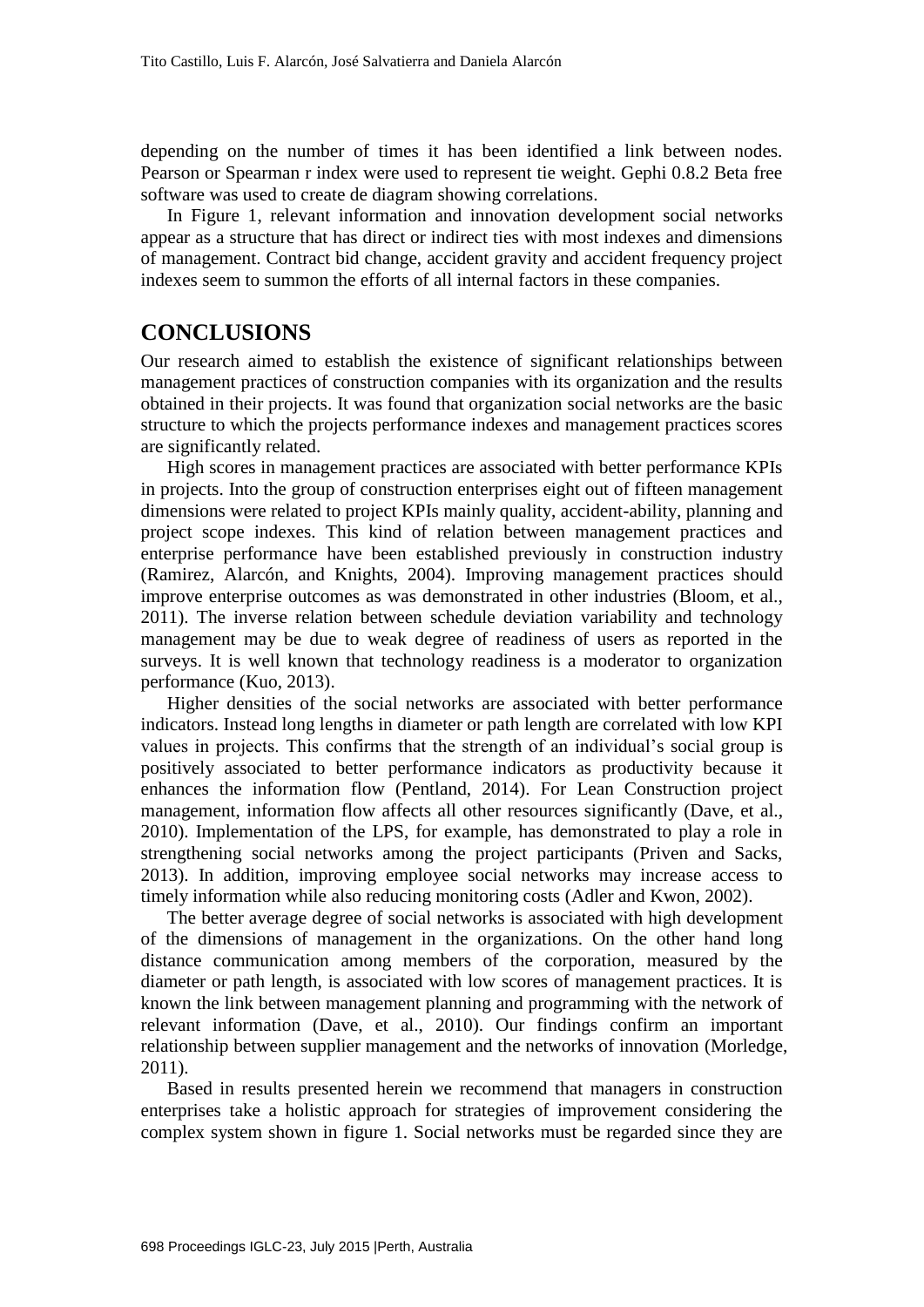bridging most of the management practices with KPIs and its characteristics are strongly related to better project performance.

The results shown provide an objective basis for relating the performance of projects with organization and management in the construction companies. It not only enhances the understanding of the relation between these variables but also sets a base for managers to measure, monitor, and improve the existing performance of their enterprises and projects.

We are limited to portray the conditions of the companies investigated. Our results represent a temporal reality bounded by the study period of the projects. As social structure evolves during the runtime of projects, a time line tracking should be done to provide better information for management strategies. Causality between network characteristics and management dimensions development should be established too.

## **ACKNOWLEDGMENTS**

We want to thank to the companies that provided access to data collection for this study: AXIS, BASCO, COMIN, EBCO, INCOLUR, MANQUEHUE, PRECON, VVyVIVES-DSD and QUEYLEN.

## **REFERENCES**

- Abraham, A., Hassanien, A. E. and Snášel, V. 2009. *Computational Social Network Analysis. Trends Tools and Research Advances..* London, UK: Springer.
- Adler, P. S. & Kwon, S.W. 2002. Social Capital: Prospects for a New Concept. *The Academy of Management Review,* pp. 17-38.
- Alarcón, L. F., Alarcón, I. & Alarcón, D. 2013. Social Network Analysis a Diagnostic Tool for information Flow in the AEC Industry. In: *Proc*. 21st *Ann. Conf. of the Int'l. Group for Lean Construction*. Fortaleza, Brazil, Aug. 31-2.
- AlSehaimi, A. O., Tzortzopoulos F., P. and Koskela, L. 2014. Improving construction management practice with the Last Planner System: a case study. *Engineering, Construction and Architectural Management,* 21(1), pp. 51-64.
- Bassioni, H. A., Price, A. D. F. and Hassan, T. M. 2004. Performance Measurement in Construction. *Journal of Management in Engineering,* 20(2), pp. 42-48.
- Bloom, N., Eifert, B., Mahajan, A., McKenzie, D., and Roberts, J. 2011. Does management matter? Evidence from India. [Working paper No. 16658] *National Bureau of Economic Research,* India.
- Chan, A. P. C., Scott, D. and Chan, A. P. L. 2004. Factors Affecting the Success of a Construction Project. *Journal of Construction Engineering and Management,*  130(1), pp. 153-155.
- Costa, D. B., Formoso, C. T., Lima, H. d. R. and Barth, K. B. 2014. *SISIND-NET Sistema de Indicadores para Benchmarking na construção Civil: Manual de Utilização,* Porto Alegre: Universidade Federal do Rio de Janeiro
- Dave, B., Boddy, S. and Koskela, L. 2010. Improving information flow within the production management system with web services. In: *Proc.* 18<sup>th</sup> *Ann. Conf. of the Int'l. Group for Lean Construction*. Haifa, Israel, Jul. 14-16
- Dave, B., Kubler, S., Främling, K. & Koskela, L. 2014. Addressing information flow in lean production management and control in construction. In: *Proc.* 22<sup>nd</sup> *Ann. Conf. of the Int'l. Group for Lean Construction*. Oslo, Norway, Aug 25-27.